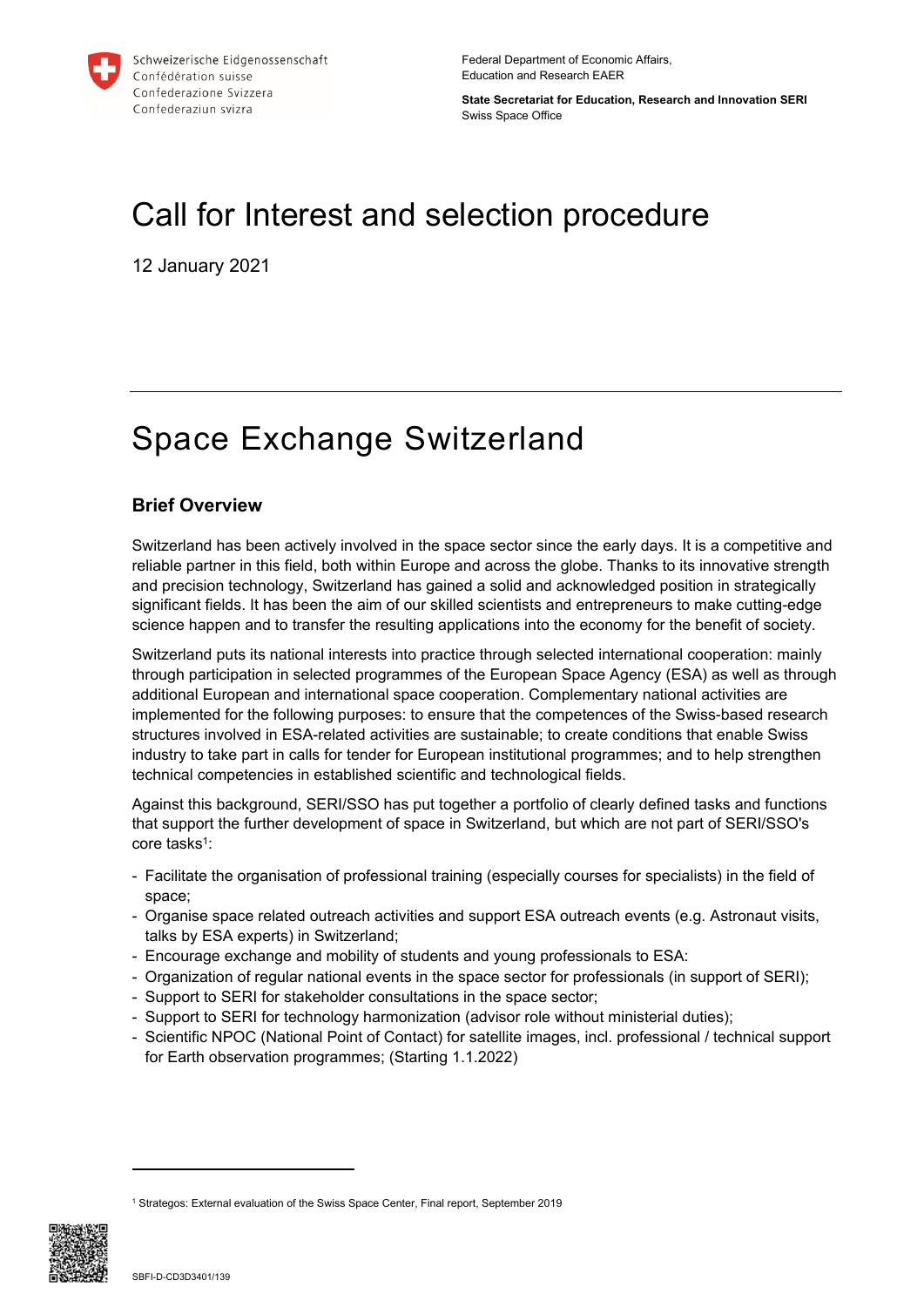# **Scope of the activities of the Space Exchange Switzerland**

These functions shall be established in the form of a clearly defined and self-contained service offer with a set of mandated activities. They shall be hosted by a Swiss higher education institute<sup>2</sup> as the leading hosting entity, which may lead a consortium of several higher education institutes, under the umbrella name of "Space Exchange Switzerland" (SXS) and will be established by means of an agreement with the leading hosting entity ("Leading House"), after a three step selection process described below.

The SXS activities will be mandated to a consortium led by a Leading House for a period of 5 years, with yearly reporting and payment milestones and a yearly review of a proposal for a work programme for the next year.

The activities to be mandated under the umbrella of the SXS are the following:

#### **Training**

- Facilitate, in cooperation with professional associations and educational institutions, the organisation of professional training (especially courses for specialists) in the field of space;

#### **Outreach**

- Identify, in coordination with SERI, information events suitable for the younger generation, with the aim of raising awareness about workshops and events organized by ESA.

#### **Encourage exchange and mobility of students and young professionals to ESA**

- Encourage master and PhD student thesis by Swiss individuals at ESA as well as internships;
- Inform about young graduate trainee opportunities at ESA and support ESA recruitment events in Switzerland, such as "Be a Star in ESA's Universe";
- Liaise with ESA and Movetia to establish tailor made exchange programmes; and
- Organise further outreach events aimed at increasing the awareness of career opportunities at ESA

#### **Organization of national events in the space sector**

Overall responsibility for organization, advertisement and implementation of the events on behalf of the SERI:

- Organization of 2 minor and 1 major space related event over the funding period of 5 years:
	- for the industrial and scientific community;
	- in coordination with and under the auspices of the SERI/SSO; and
	- in cooperation with other partners from the national scientific and innovation ecosystem

#### **SERI support for stakeholder consultations in the space sector**

Upon specific request by the SERI/SSO:

- Plan, organize and implement stakeholder consultations (4-5 over the period of 5 years) in the space sector, e.g.
	- in view of ESA Council at Ministerial Level; or
	- in view of potential opportunities for participation in missions and programs implemented by ESA

## **Technical support for technology harmonization in the frame of ESA (Technology Harmonization Advisory Group THAG)**

Support the Swiss Delegation to ESA in a scientific and technical advisor role with the following tasks:

- Participate in the THAG mapping and roadmap meetings (total 4 meetings p.a.),

<sup>2</sup> Cantonal University, Federal Institute of Technology or University of Applied Science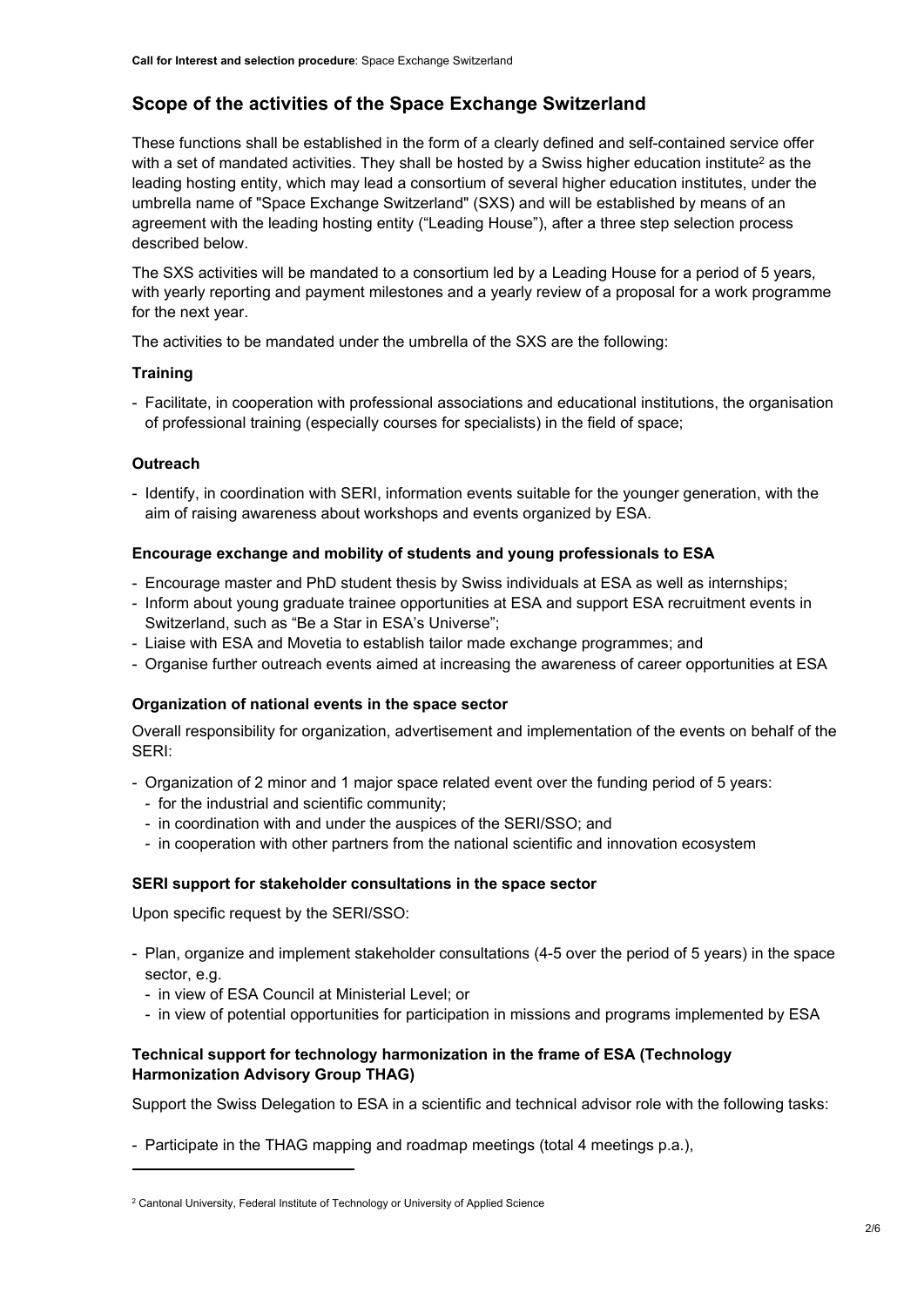- Preparation of the mapping meeting presentations for Switzerland,
- Review the technical dossiers,
- Identify the Swiss companies which have an interest and contact them to join the meeting as expert and present their work,
- Issue reports and assessment of the technological potential of new actors and potential new niches, based on the technology harmonization activities
- Monitor and report on the evolution of the non-dependence strategy of the European Union in the area of Space technologies (Joint Task Force on Critical Space Technologies between ESA, European Commission and the European Defence Agency EDA).
- Establish and maintain a network of research institutes and Swiss businesses whose services, products or activities target ESA, and make this information available to SERI;
- Provide the network and in particular newcomers with targeted information on opportunities for tenders and advice on how to respond, complementary to information provided by ESA (particularly SME Office);

## **Scientific NPOC**

From 1.1.2022 onwards, the leading hosting entity for the SXS activities shall also have overall responsibility for the Scientific NPOC (National Point of Contact) for satellite images, incl. professional / technical support for Earth observation programmes. The Leading House of the SXS shall coordinate closely with and identify synergies to the current activities of the scientific NPOC (National Point of Contact) for satellite images, with a view to consolidating and integrating the NPOC hosting entity and activities within the consortium starting from 1.1.2022. To that end, both entities shall identify common activities of interest, particularly in the areas of

- Promotion of the use of earth observation data
- Outreach, Space careers promotion
- Training
- Network activities Stakeholder consultations
- Technical and scientific support to SERI

While the leading hosting entity of the SXS activities shall be responsible for a coordinated approach to these activities in the context of its overall mandate for outreach, the current hosting entity of the NPOC will be, within its existing mandate, responsible for the implementation of these activities related to Earth Observation. No additional funding shall be foreseen for the necessary coordination.

# **Call conditions**

## **Demonstrated scientific and technical expertise related to Space**

The consortium in charge of the SXS activities must be able to demonstrate strong technical and scientific expertise related to Space. It must also have the proven skills needed to coordinate and manage the set of activities mandated under the SXS umbrella.

#### **Demonstrated network related to space**

The consortia must enjoy a solid and demonstrated international network related to space, particularly with the institutional actors (European Space Agency ESA), as well as with national actors (Industry, Academia, and Government).

## **Structure and funding**

Beyond the tasks defined here, the activities undertaken under the Space Exchange Switzerland umbrella shall exclude all other tasks or activities. Staff involved in the Space Exchange Switzerland activities shall not participate in any projects or calls for proposals financed by third-party funds [not directly related to the activities mandated under the SXS umbrella].

Applicants must demonstrate how their hosting organization (see formal requirements) will accommodate within its existing organizational structures the staff in charge of the activities to be undertaken. A strict separation and containment of these activities with respect to other activities, particularly related to space, must be demonstrated and implemented.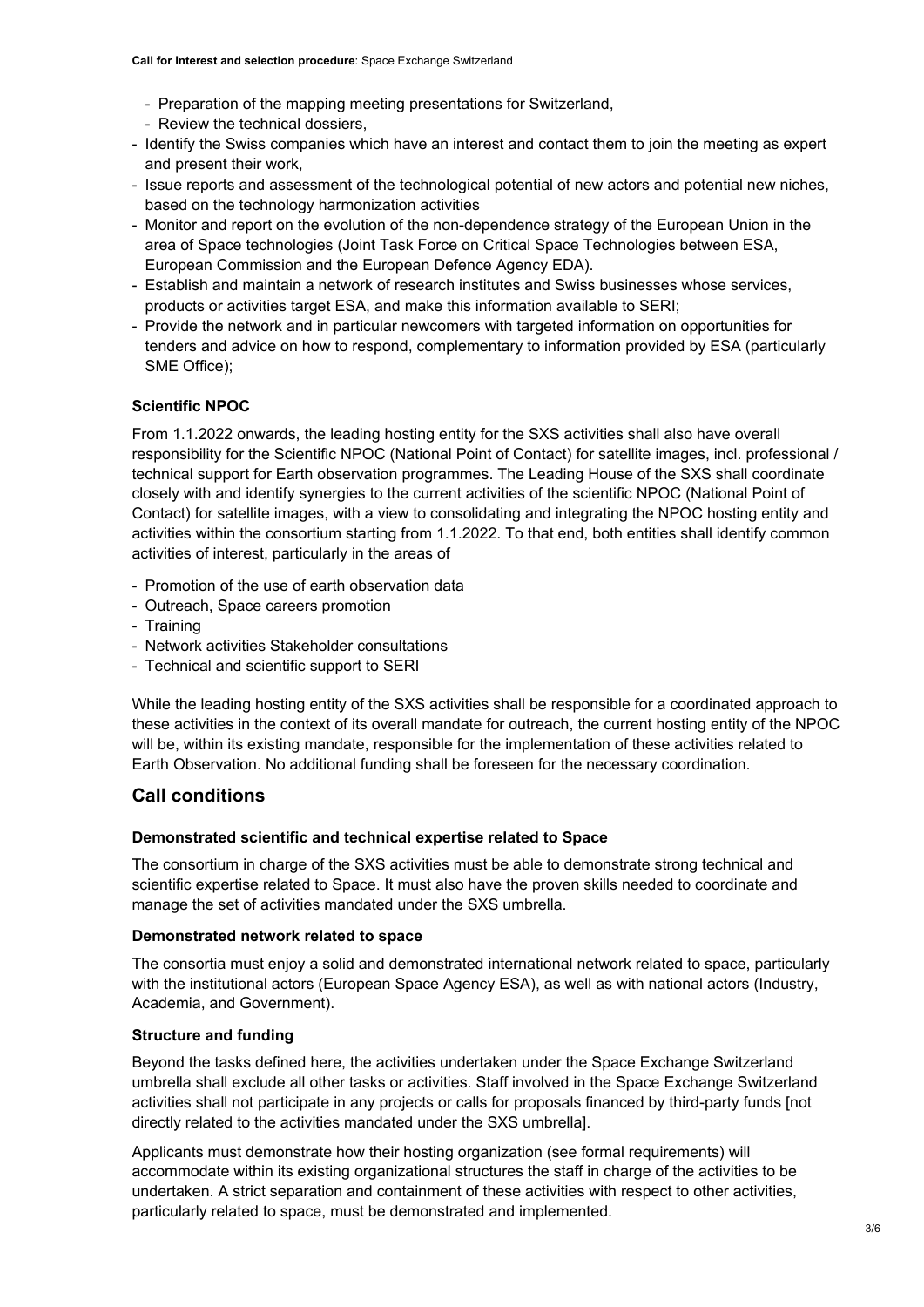Financial requirements are determined according to the specific proposals of the Leading House and proposed work plan, according to the scope of activities outlined below. SERI assumes that it will make an annual contribution of CHF 700'000 to 1'000'000 (subject to approval of its own budget by Parliament).

## **Formal requirements**

### **Eligibility requirements**

Proposals can be submitted by Swiss higher education institutes<sup>3</sup> as the hosting entity.

### **Commitment**

The higher education institution to which the Leading House is linked must issue a written commitment on the type and scope of support for the planned Space Exchange Switzerland.

This commitment must also confirm that the persons involved in the activities under the umbrella of SXS, including, if applicable, persons from consortium partners, will devote at least [60%] of their individual working time to SXS activities and that any further engagement will not create conflicts of interest.

#### **Completeness and submission deadlines**

Documents (outlines, applications) must meet formal requirements and will be critically examined by the SERI. Given the international nature of the Space Exchange Switzerland, documents should ideally be drafted in English. They must be submitted on official forms no later than the established submission deadline.

# **Submission process**

There are three steps in the submission process:

- A. Submission and assessment of outlines;
- B. Presentation and discussion of plans with SERI; and
- C. Submission of definitive application.

#### **A. Outlines**

Outlines must be sent to SERI using the template provided. They must follow the pre-determined structure and may not exceed ten pages in length. An outline must include information about the following:

- Commitment of the higher education institution
- Draft work plan for the first 18 months;
- Coordination and operational management of the Space Exchange Switzerland activities;
- Budget planning

The deadline for outline applications is 28.02.2021. Applications must be signed and submitted in both hardcopy and electronic form to the following address:

State Secretariat for Education, Research and Innovation SERI Swiss Space Office Einsteinstrasse 2 3003 Bern

The electronic version must be sent to the following e-mail address: [space@sbfi.admin.ch](mailto:space@sbfi.admin.ch)

<sup>3</sup> Cantonal University, Federal Institute of Technology or University of Applied Science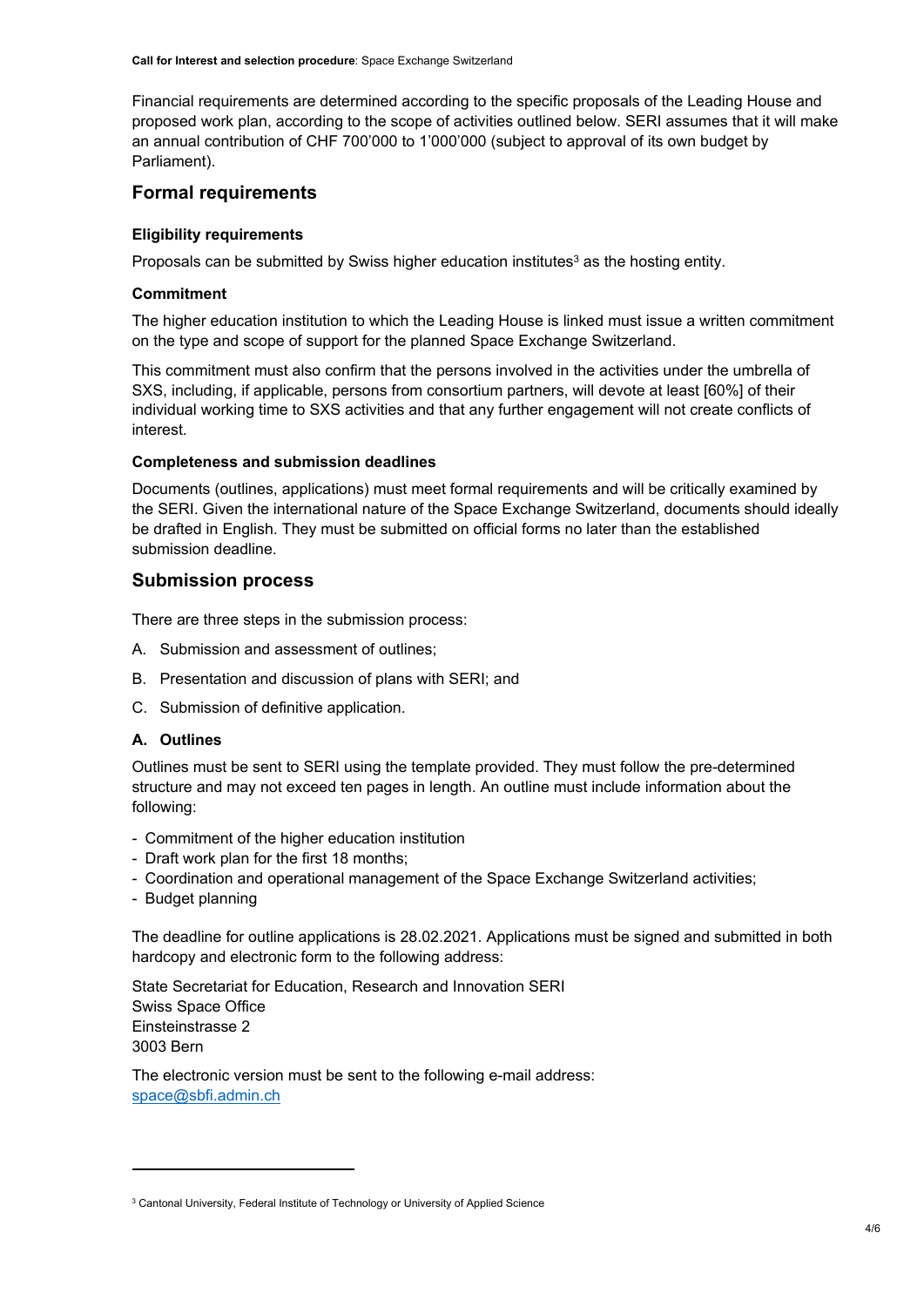## **B. Presentation and discussion**

The applicants considered in the first selection round will be requested to present and discuss their project to SERI on 09.03.2021. This presentation should last for around 30 minutes. The follow-up discussion with SERI serves to clarify expectations of all parties and help with preparations for submission of applications. Those applicants whose hosting organizations are deemed suitable will be asked to submit a formal funding application.

## **C. Application**

The formal funding application is more detailed than the outline and takes the feedback received from discussion with SERI after the project presentation.

The content should follow the structure of the application form. The application must include the following information:

- Confirmation of Commitment of the higher education institution;
- Draft work plan for the first 18 months;
- Coordination and operational management of the Space Exchange Switzerland activities;
- Budget planning;
- CV's of key personnel

The deadline for full funding applications is 08.04.2021 (Midnight). Applications must be unbound, signed and submitted in both hardcopy and electronic form to the following address:

State Secretariat for Education, Research and Innovation SERI Swiss Space Office Einsteinstrasse 2 3003 Bern

The electronic version must be sent to the following e-mail address: [space@sbfi.admin.ch](mailto:space@sbfi.admin.ch)

# **Selection process**

Assessment of the content of outlines and applications is preceded by a formal verification conducted by SERI. Any submissions that do not meet formal requirements will not be processed further. Formal requirements include:

- Confirmation of Commitment of the higher education institution;
- Submission by the established deadline;
- Use of the official form, completeness of documentation;

## **A. Assessment of Outlines**

Outlines are intended to ascertain the overall suitability of the proposal. The assessment is carried out by SERI.

During the initial assessment, the following criteria are important:

- Suitability and quality of hosting entity;
- Plausibility of objectives relating to the objectives of the SXS;
- Demonstrated scientific and technical expertise related to Space

## **B. Presentation/Discussion**

SERI will notify applicants in writing of the outcome of the outline assessment. Applicants with good chances of success will be asked to present their project to SERI representatives. The presentation will be followed by feedback and discussion. Applicants will then be requested to submit a definitive application including the points highlighted during the discussion.